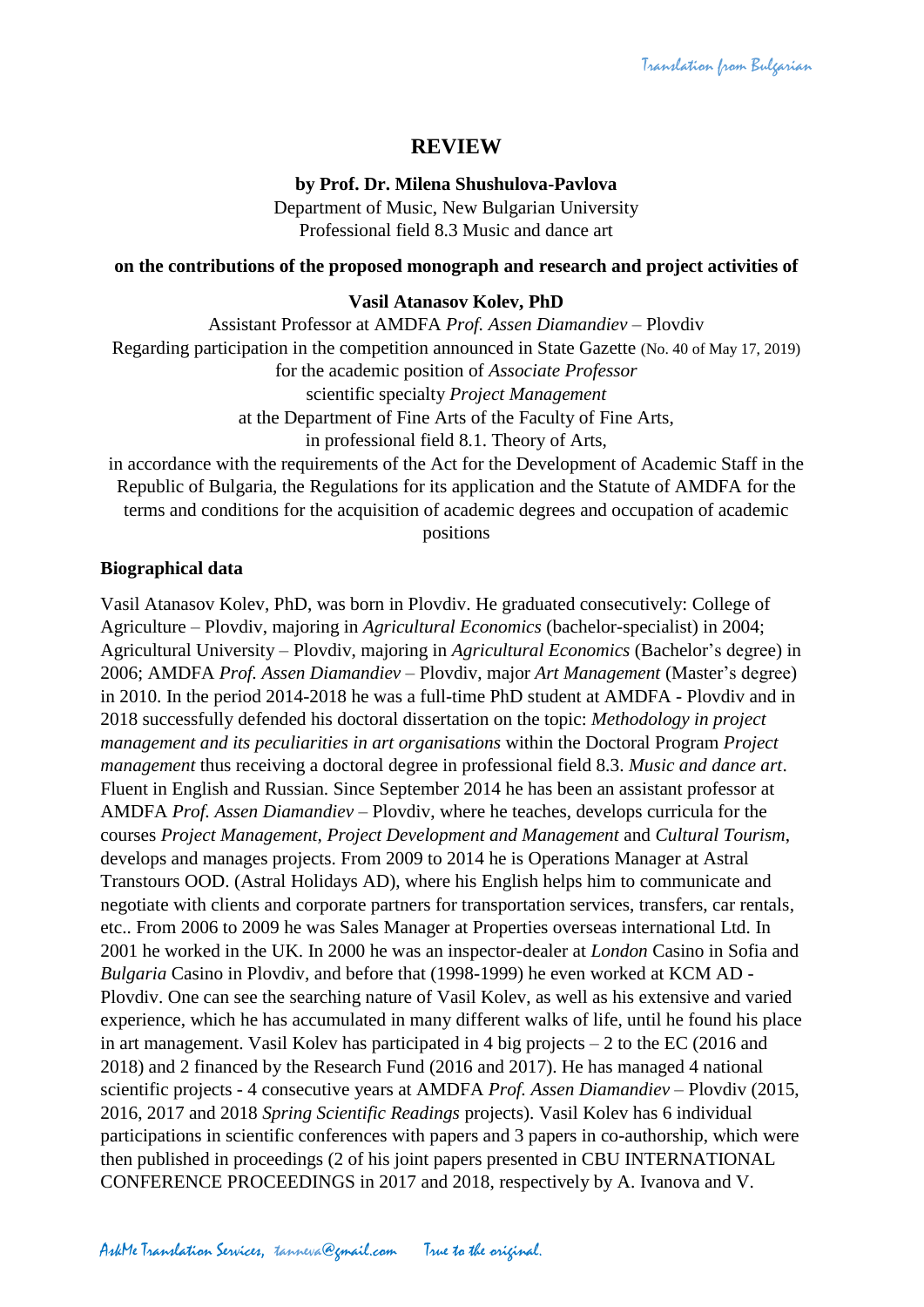Kazashka have been published in conference proceedings and are in the of *Web of Science* global citation database). Kolev has two separate articles published in the AMDFA – Plovdiv yearbooks (2017 and 2018) and one, co-authored with V. Kazashka, (2018) in the *Science* journal. He has published a single monograph based on his doctoral dissertation (*Methodology in project management and its peculiarities in art organizations*. AMDFA – Plovdiv, 2019, ISBN 978-954-2963-40-0, 178 p.), and one monograph in co-authorship with Vesela Kazashka and Margarita Ruseva (Plovdiv – art organizations and their management profile. AMDFA – Plovdiv, 2018, ISBN 978-954-2963-38-7, 378 p.)

## **I. Assessment of compliance with the national minimum requirements**

Assist. Prof. Vasil Atanasov Kolev, PhD submitted the following scientific and project activities:

## **1. Group of indicators "A"** [А] **- minimum requirements: 50 points**

Doctoral dissertation: *Methodology in project management and its peculiarities in art organizations*, Diploma No. 051 / 20.06.2018

Total points in group "A" [А] - 50 points.

## **2. Group of indicators "C"** [В] **- minimum requirements: 100 points**

### **Indicator 3. Habilitation thesis - published monograph in the relevant scientific field - 100 points.**

### **Habilitation thesis - Monograph (co-authored - 1/3 by Vasil Kolev)**

Kolev. Vasil, Vesela Kazashka, Margarita Ruseva. *Plovdiv – art organizations and their management profile*. AMDFA – Plovdiv, 2018, ISBN 978-954-2963-38-7, 378 pages.

The monograph *Plovdiv – art organizations and their management profile* consists of an introduction, three chapters, a conclusion, annexes and references, is reviewed by three experts in the fields of arts, economics and statistics. The monograph examines problems, related to financial management and control and project management, which managers of art organizations face. The conclusions are made on the basis of an analytical study of 105 art organizations in the city of Plovdiv, with different profile of activity and different form of ownership - state, municipal and private. The monograph is co-authored with Assistant Professor Vesela Kazashka and Assoc. Prof. Margarita Ruseva. According to a division statement dated 03.12.2018 each author has a volume of 119 own pages (with a minimum of 1800 characters per page).

Total points in group "C" [В] - 100 points.

### **3. Group of indicators "D"** [Г] **- minimum requirements: 120 points**

Vasil Kolev, PhD, has submitted supporting evidence for the following activities in this section:

**Indicator No. 7. A book published on the basis of a defended doctoral dissertation thesis**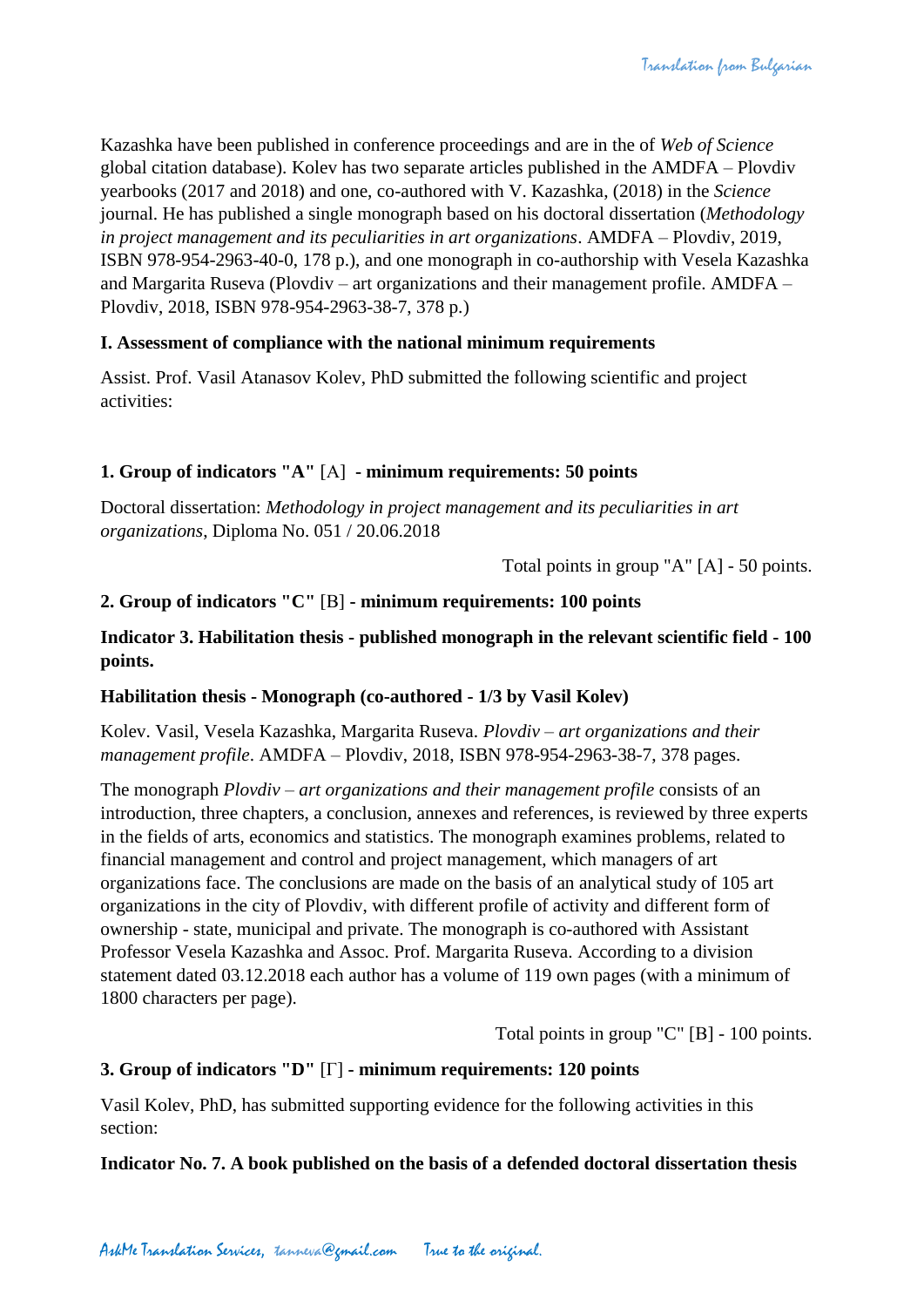### **for the award of PhD degree - 75 points.**

Kolev V. *Methodology in project management and its peculiarities in art organizations*. AMDFA – Plovdiv, 2019, ISBN 978-954-2963-40-0

The publication can be of assistance to managers in art organizations who need updating and additional methodology for resolving the problems they encounter in the process of project development and management. Since the book is based on a dissertation research, the results achieved and the conclusions made will contribute to the future development of art management and, in particular, to the development and management of projects in the domain of arts.

**Indicator No. 8. Articles and reports published in scientific journals, referenced and indexed in global scientific information databases** - 30 / n points.

**8. 1. Report**: Kolev.V, Ivanova A. Artmanagement: *A new discipline entering the cultural and academic life in Plovdiv*. 2017, CBU INTERNATIONAL CONFERENCE PROCEEDINGS 2017, ISSN 1805-997X, ISBN 978-80-88042-08-02, pp. 666-668. (**15 points**. - Web of Science)

**8.2. Report**: Kolev.V, Kazashka V., Ruseva M. *Analysis of the specific profile of art organizations in Plovdiv, Bulgaria*. 2018, CBU INTERNATIONAL CONFERENCE PROCEEDINGS 2018, ISSN 1805-997X (Print), ISBN: 978-80-270-5037-6 printed edition, pp. 723-727 (**10 points** - Web of Science)

**Indicator No. 9. Articles and reports published in specialized editions in the field of arts** - 15 / n points**.**

**9.1. Report**: Kolev.V, Kazashka V. *Specific features of higher education in the field of arts and their influence on determining the funding of the faculties at AMDFA-Plovdiv*. 2017.International Journal, Institute of Knowledge and Management, Scientific Papers Vol 20.3, Knowledge Practice, ISSN 2545-4439 forprintversion, ISNN 1857-923X for e-version, pp. 1289-1295. **(7.5 points)**

**9.2. Report**: Kolev V. *State subsidies for creative projects provided by the Ministry of Culture in Bulgaria for the period 2007-2018*. 2018. Compendium: *Management and Marketing Issues in Art* II / 2018, ISSN 2603-462X, pp.142-149. **(15 points)**

**9.3. Article**: Kolev V., Kazashka V. *The taste for art is nurtured, and the curiosity for science is kindled*. 2018. Science Journal – issue 6 / 2018, Volume XXVIIIISSN 0861 3362 (printed) ISSN 2603-3623 (electronic), pp.56-57. [Колев В., Казашка В. *Вкусът към изкуството се възпитава, а любопитството за наука се разпалва*. 2018. В списание:*Наука* –кн.6/2018, том XXVIIIISSN 0861 3362 (печатно) ISSN 2603-3623 (електронно), стр.56-57.] **(7.5 points)**

**9.4.Article:** Kolev V. *Art Management - Master's Degree or early education?* 2018, ISSN 1313-6526, AMDFA Yearbook - uder print. [Колев В. *Арт мениджмънт – магистърска специалност или обучение в по-ранен етап?* 2018, ISSN 1313-6526, Годишник АМТИИ – под печат. ] **(15 points)**

Total points in group "D" $[\Gamma]$  - 145 points.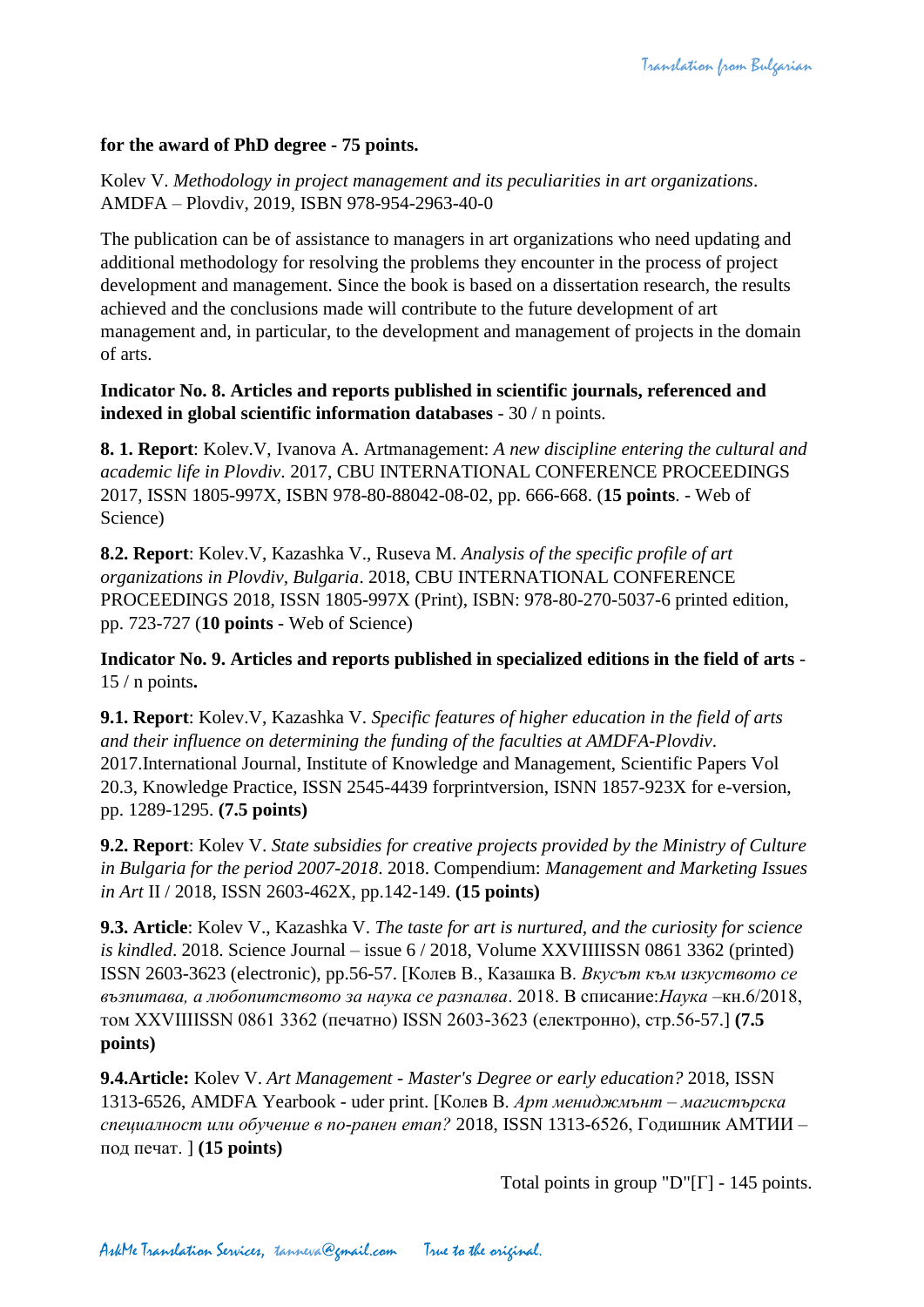## **4. Group of indicators "E"** [Д] **- minimum requirements: 40 points**

**Indicator No. 16. Citations or reviews in scientific publications, referenced and indexed in world-renowned databases of scientific information or in monographs and collective volumes** - 15 points.

**Citation of:** Kolev.V, Ivanova A. *Art management: A new discipline entering the cultural and academic life in Plovdiv*. 2017, CBU INTERNATIONAL CONFERENCE PROCEEDINGS 2017, ISSN 1805-997X, ISBN 978-80-88042-08-02, pp. 666-668.

**Published in:** Cultural Management: Science and Education Volume 1, No.2 (2017), ISSN 2512-6962, Dziurski P. Stakeholder management in cultural organizations. p.68. **(15 points)**

**Indicators № 17. Citations in monographs and collective volumes with scientific reviews - 10 points.**

**17.1. Citation of:** Kolev. V. *Funding for art organisations and the role of the art-manager*. 2016, In Compendium: *Management and Marketing Issues in Arts*. 2016, AMDFA - Plovdiv, ISBN 978-954-2963-20-02, pp. 206-212. [Колев. В. *Финансиране на арторганизации и ролята на артмениджъра*. 2016, В сборник: *Управленски и маркетингови проблеми в изкуството*. 2016, АМТИИ – Пловдив, ISВN 978-954-2963-20-02, стр.206-212.]

**Published in:** Compendium: *Management and Marketing Issues in Arts*. 2018, ISSN 2603- 462X, Konstantinova E. *The corporate model of management - a prerequisite for the success or failure of an art exhibition.* 57. [Константинова Е. *Корпоративния модел на мениджмънт – предпоставка за успех или неуспех на една арт изложба*. Стр. 57] **(10 points)**

**17.2. Citation of:** Kolev V. *Project principles of financing and project management in the field of art - past and present*. 2017 In Proceedings of the International Scientific Conference on Science, Education and Innovation in Arts, 2017, ISBN: 978-954-2963-23-3, pp. 310-315. [Колев.В.*Проектните принципи на финансиране и управлението на проекти в областта на изкуството – минало и настояще*. 2017 В сборник от Международна научна конференция *Наука, образование и иновации в областта на изкуството,* 2017, ISBN:978-954-2963-23-3, стр. 310-315.]

**Published in:** Compendium: *Management and Marketing Issues in Arts*. 2018, ISSN 2603- 462X, Kazashka V. *The LIVE SKILLS project - an opportunity to improve digital and management skills in the professions of the audiovisual and live performance sub-sectors*. 96. [Сборник: *Управленски и маркетингови проблеми в изкуството*. 2018, ISSN 2603- 462X, Казашка В. *Проектът*,, LIVE SKILLS" – възможност за подобряване на *дигиталните и мениджърски умения в професиите на подсекторите на аудиовизуалната дейност и живото изпълнение*. Стр. 96.] **(10 points)**

**17.3. Citation of:** Kolev V. *Financing of art organizations and the role of the art manager*. 2016, In Proceedings: *Management and Marketing Issues in Arts*. 2016, AMDFA- Plovdiv, ISBN 978-954-2963-20-02, pp. 206-212. [Колев.В.*Финансиране на арторганизации и ролята на артмениджъра*. 2016, В сборник: *Управленски и маркетингови проблеми в изкуството*. 2016, АМТИИ – Пловдив, ISВN 978-954-2963-20-02, стр.206-212.]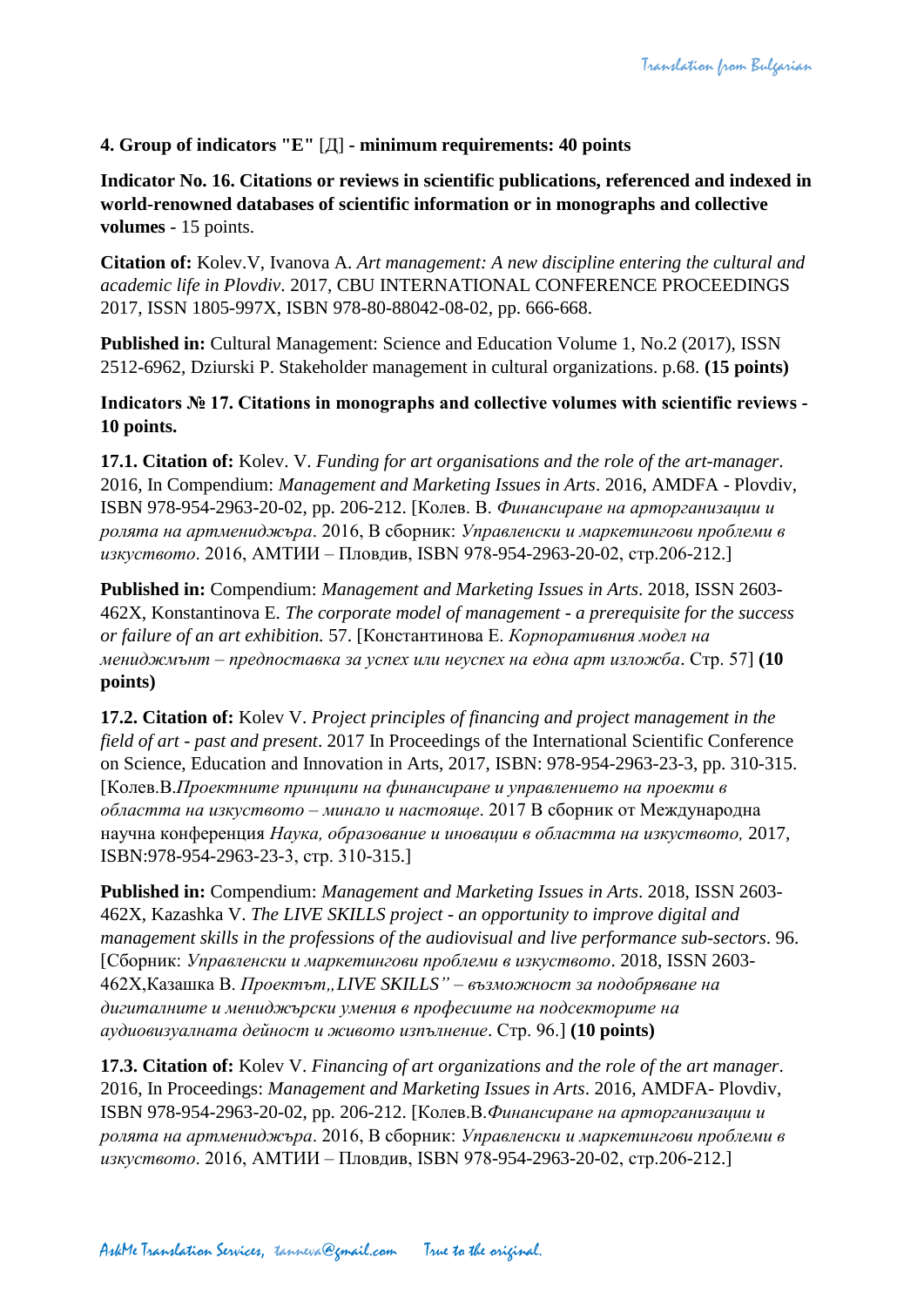**Published in:** Compendium: *Management and Marketing Issues in Arts*. 2018, ISSN 2603- 462X, Karadjov L. *Aspects of chronotope in public communications in art*. Page 136 [Сборник: *Управленски и маркетингови проблеми в изкуството*. 2018, ISSN 2603-462Х, Караджов Л. *Аспекти на хронотопа в публичните комуникации в изкуството*. Стр.136. ] **(10 points)**

**17.4. Citation of:** Kolev.V. *Project Principles of Financing and Project Management in the Field of Art - Past and Present.* 2017, In Proceedings of the International Scientific Conference on Science, Education and Innovation in the Arts, 2017, ISBN 978-954-2963-23-3, pp. 310- 315.[ Колев.В. *Проектните принципи на финансиране и управлението на проекти в областта на изкуството – минало и настояще*. 2017, В сборник от Международна научна конференция *Наука, образование и иновации в областта на изкуството*, 2017, ISBN 978-954-2963-23-3, стр. 310-315.]

**Published in:** AMDFA *Prof. AssenDiamandiev* Yearbook, Plovdiv, 2018, ISSN 1313-6526, Kazashka V. *Analysis and Management of Risk in the Organisation*. (under print) [Годишник АМТИИ "Проф.АсенДиамандиев" – Пловдив, 2018, ISSN 1313-6526, Казашка В. *Анализ и управление на риска в арторганизацията*. под печат.] **(10 points)**

Total points in group "E" [Д] - 55 points.

# **5. Group of indicators "F"** [E] **- minimum requirements: 50 points**

**Indicator No. 22. Participation in a national scientific, educational, artistic project** - 15 points.

**22.1.** Participation in project: Art Management: Plovdiv - New Trends and Classical Artisry (ART), AMDFA – Plovdiv, Scientific, Arts, Funded by the Scientific Research Fund, Contract № DM 05/2 / 14.12.2016 for the period 14.12. 2016-14.12.2018, Project manager Prof. Margarita Ruseva, Ph.D. **(15 points)**

**22.2.** Participation in project: International conference on *Science, education and innovation in arts*, AMDFA – Plovdiv, Scientific, Arts, Funded by the Scientific Research Fund, Contract № DPMNF 0/3 / 13.02.2017 for the period 13.02.2017-13.11.2017, Project manager Prof. Dr. Toni Sekerdzhieva-Novak **(15 points)**

**Indicator No. 23. Participation in an international scientific, educational or artistic project** - 20 points.

23. Participation in project: *Researchers in the knowledge triangle* - 'K-TRIO 3' ('GA-818757 - K-TRIO 3 - H2020-MSCA-NIGHT-2018, funded by the European Commission, AMDFA – Plovdiv, Scientific, all fields, for the period 01.06.2018-30.10.2019, Project manager Prof. Milcho Vasilev **(20 points)**

**Indicator No. 24. Management of a national scientific, educational or artistic project** - 30 points.

**24.1.** Project *Spring Scientific Readings 2015* - AMDFA – Plovdiv, Scientific, in the field of Arts, 11.03.2015 - 31.10.2015, project manager Assist. Prof. Vasil Kolev. **(30 t.)**

**24.2.** Project *Spring Scientific Readings 2016* - AMDFA – Plovdiv, Scientific, in the field of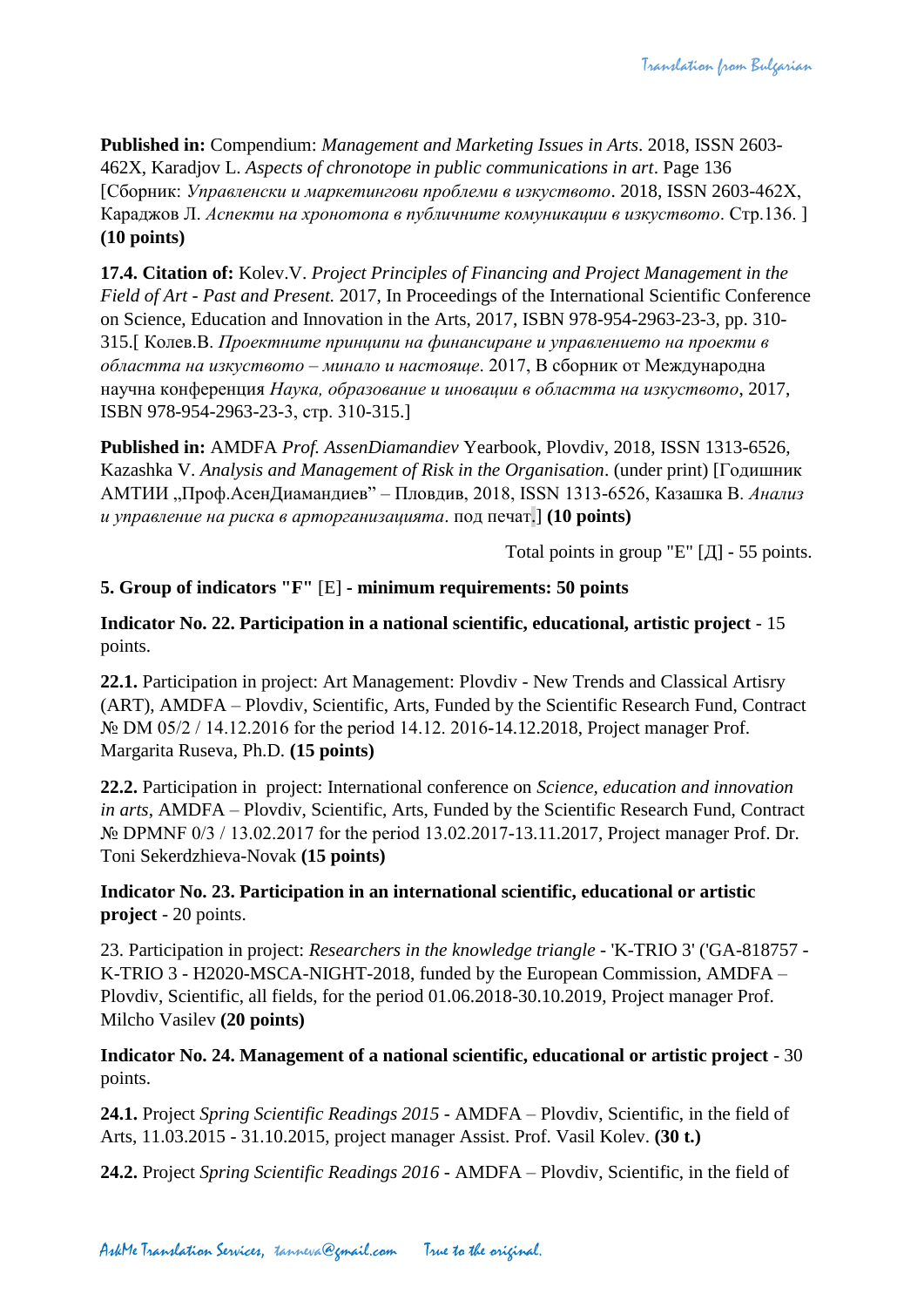Arts, March 14, 2016 - November 30, 2016, Assist. Prof. Vasil Kolev. **(30 t.)**

**24.3.** Project *Spring Scientific Readings 2017* - AMDFA – Plovdiv, Scientific, in the field of Arts, March 16, 2017 - November 30, 2017, Assist. Prof. Vasil Kolev. **(30 t.)**

**24.4.** Project *Spring Scientific Readings 2018* - AMDFA – Plovdiv, Scientific, in the field of Arts, 03/19/2018 - 02/28/2019, Assist. Prof. Vasil Kolev. **(30 t.)**

| Group "A" $[A]$      | Minimum required points - 50  | Points presented $-50$ points  |
|----------------------|-------------------------------|--------------------------------|
| Group " $C$ " [B]    | Minimum required points - 100 | Points presented $-100$ points |
| Group "D" $[\Gamma]$ | Minimum required points - 120 | Points presented $-145$ points |
| Group "Е" $[\Pi]$    | Minimum required points - 40  | Points presented $-55$ points  |
| Group " $F$ " [E]    | Minimum required points - 50  | Points presented $-170$ points |

Total points for group "F" [E] - 170 points.

**The applicant completely meets the national required minimum in the field of Arts. The submitted project and scientific activities are of value and proven contribution, as evidenced by the attached documents.**

### **II. Research (creative) activity and results**

Vasil Kolev, PhD, is an active young specialist who develops a fairly new (in Bulgaria) field of arts - project work and project management. In order the creators of art to be noticed, funded, successful and really attractive, they must be assisted by specialists like Vasil Kolev. **He has taken part in the development of 12 project proposals** (in the part concerning the preparation of the project budget and translation of the project proposal into English) **and their implementation with beneficiary AMDFA – Plovdiv**: (1) *Support for the Development and Promotion of Doctoral Students in the field of Arts*, contract number BG051PO001-3.3.06- 0013; (2) *Language and Art for Development of the Potential of People with Special Educational Needs and Learning in a Multicultural Environment LAD*; (3) *Art Management: Plovdiv - New Trends and Classical Artistry* (ART); (4) *Rhythm and melodic parameters of the Bulgarian sentence*; (5) *International Conference on Science, Education and Innovation in Arts*; (6) *Rhythm-intonation parallels between linguistic and musical structures*; (7) *Model for horizontal and vertical transfer of knowledge and practice on the interdisciplinary axis "nature - art - mental wellbeing* (Nature – Art – Mental well-being - INTER-NAME); (8) *Assessment of new life skills of students, incl. those with special educational needs. Art - practices for personal development with the help of poetic Bulgarian language and Bulgarian folklore music (new generation)*; (9) Theoretical and methodological foundations for the development of technology by using the means of art-therapy in the training of experts for interaction with children with special educational needs; (10) Project 741107 BG\_Career Days: Bulgarian Days of Career Development and Mobility of Researchers; (11) HORIZON 2020 Program - Grant Agreement number: 818757 - K-TRIO 3 - H2020-MSCA-NIGHT-2018-2019; (12) Development of young scientists, doctoral students and postdoctoral students and advanced training of professors in the field of arts.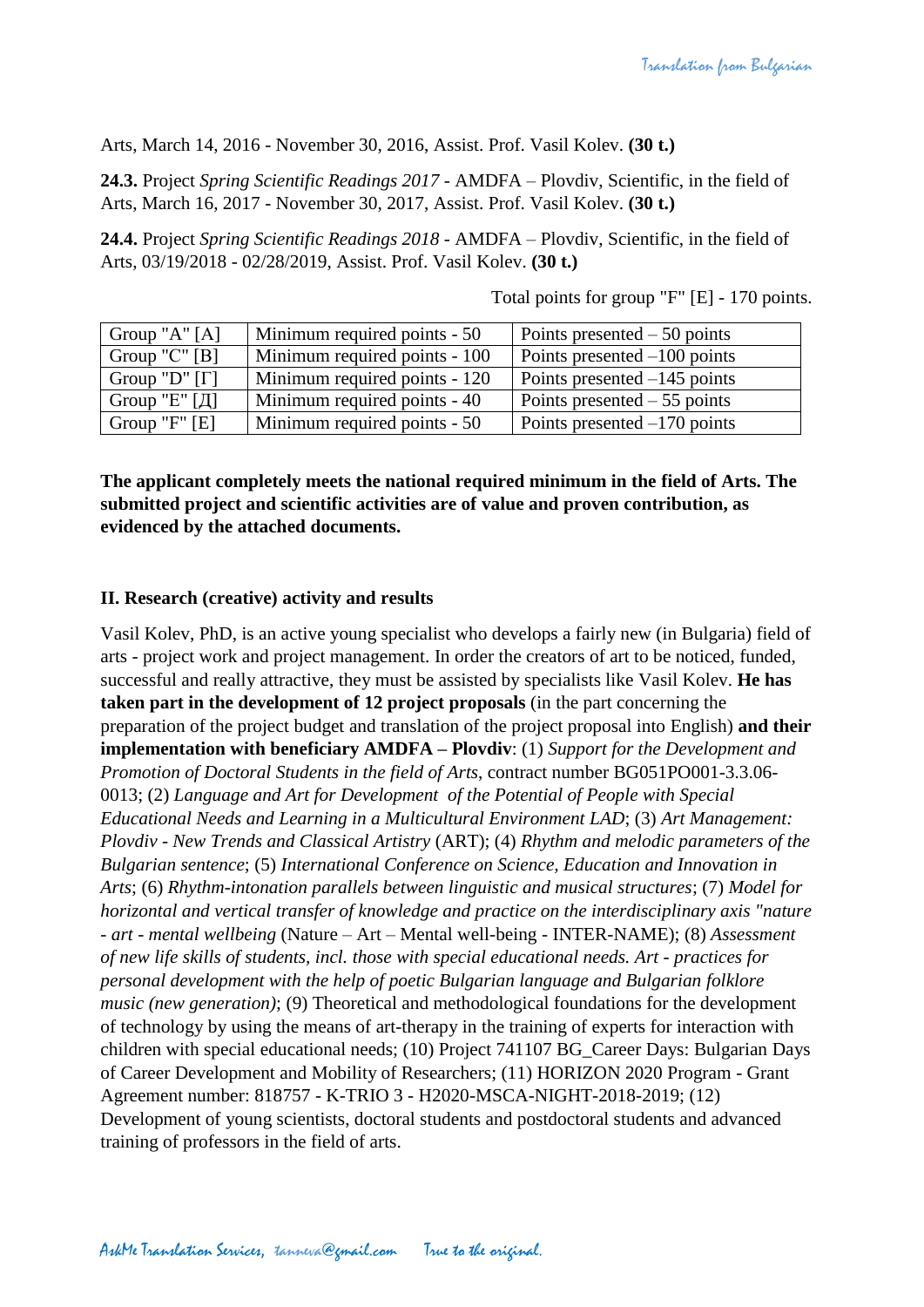**The monograph** *Plovdiv – art organizations and their management profile* with a volume of 358 pages is the result of the joint scientific efforts of scientists from AMDFA *Prof. Assen Diamandiev* - Plovdiv and Plovdiv University *Paisii Hilendarski*. It is co-authored by Assist. Prof. Vesela Kazashka, PhD, Assist. Prof. Vasil Kolev, PhD, and Assoc. Prof. Margarita Ruseva, PhD, each of them being the author of 119 pages. The exact range of pages of the candidate are not indicated, which is why only a general evaluation of the work can be given.

The monograph is structured in the following order: an introduction, three chapters, a conclusion, annexes, and a bibliography including 201 sources. The subject of the study are the art-organizations registered in Plovdiv. The focus of the research is on their management profile, which includes - forms of management, financial management and project management. The aim is to analyse the peculiarities and status of this specific sector, while at the same time identifying the challenges related to their financial management and control and implementation of projects, decomposed into ten research tasks. Of those, I would point out the most important No. 5) Analysis of the capabilities of the system of financial management and control of funds in the public and private sector, risk assessment and development of the organization; and No. 10) Summary of the results of the empirical study. The results of the study determine the practical relevance of the monograph. The **first chapter** provides a general historical overview of the development of art management in the city of Plovdiv from antiquity to the present day, especially in the period 2007 - 2018. The **second chapter** – both theoretical and practical in character – is related to the financial management and control in art organizations. Legislation regarding state subsidies, European funds and other financial sources is examined in detail; national and European control bodies and audit practices within the UN are presented; the results of public sector audits are analysed. The basic elements of financial management are addressed by identifying typical gaps in project implementation and proposing solutions to address them. The **third chapter** contains the most relevant information and presents the results of the studies conducted in order to obtain the necessary analytical information about the project management in art-organizations in the city of Plovdiv. The research is based on data from the NSI, EUROSTAT and an in-depth questionnaire survey on 105 valid out of 120 questionnaires received in electronic format. The chapter defines the creative industries and their classification, analyzes the cultural and creative industries in the European Union. The results are presented in a systematic way (in tables and charts). The chapter outlines the specific profile of the creative and recreational industries in Plovdiv, their funding sources and types of projects they implement; challenges to and advantages for the success of each project.

## **The monograph provides a basis to work on the development of a creativity index, taking into account the particularities of the national statistical system and socio-cultural characteristics, to construct a rating of the regions in the country in relation to the creative industries operating in them, and to critically evaluate the possibilities for using such an approach for assessing regional competitiveness.**

Seven important conclusions are formulated in the monograph regarding the analysis of the obtained results: the importance of the nature of the consumer; the high requirements for the skills and competences of human resource and the need for high-quality vocational training; the need for creative space (which is absolutely available in Plovdiv); developed institutional infrastructure and support, as well as traditions to host social and cultural events. Identified are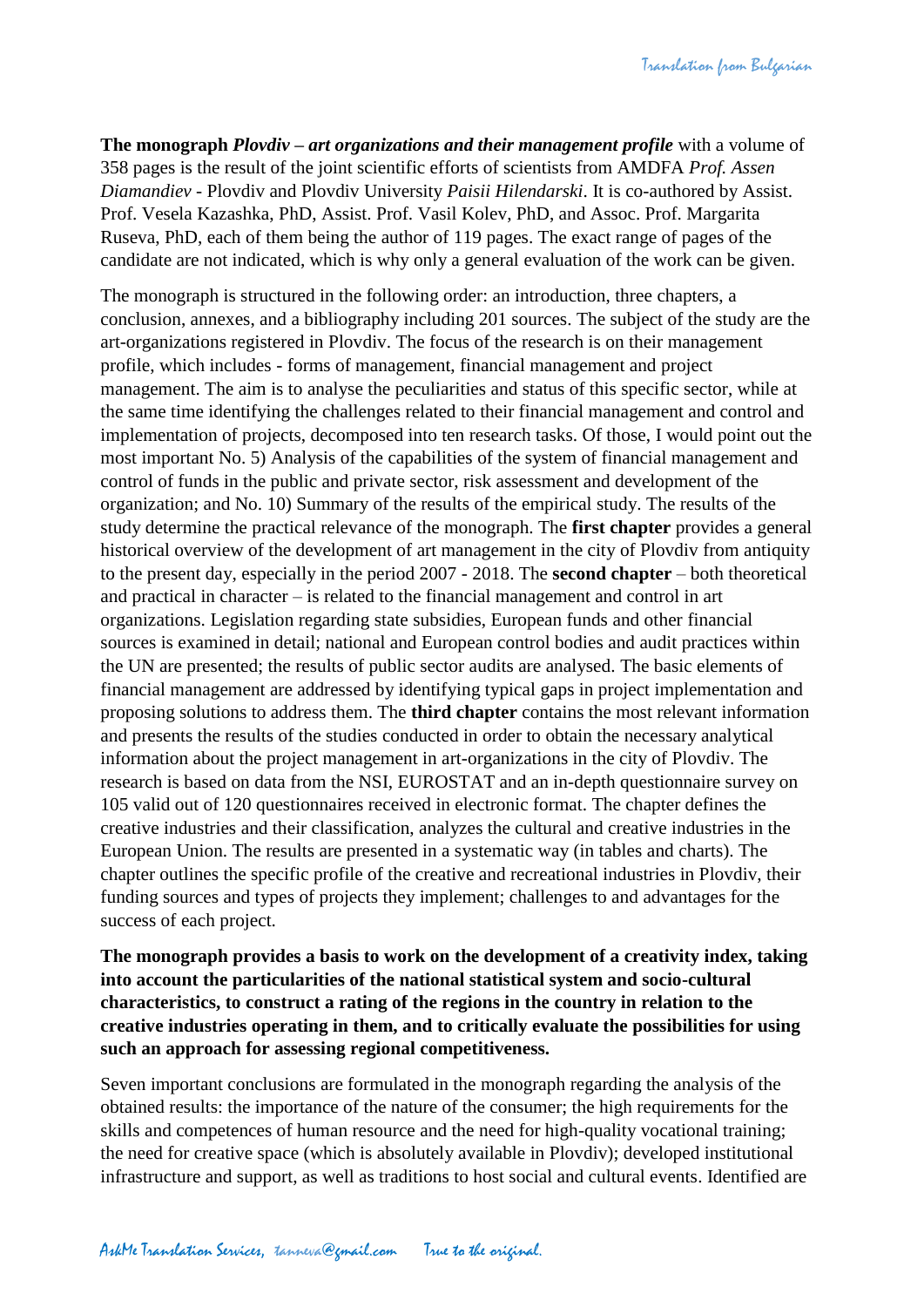the factors that influence the development of creative industries in the region; the need for sufficiently informal internal and external communication between the creative groups and the institutions in the city; the need for tailor-made lending and financing solutions with specific proposals; the lack of statistical information. **The monograph contains recommendations, conclusions and has the following contributions (specifically cited below)**.

## **THEORETICAL CONTRIBUTIONS (of the monograph) related to the scientific and project activity of Vasil Kolev, PhD**

1. A systematic overview of the historical development of art and culture in the city of Plovdiv over the centuries is presented - a basis on which actual scientific and creative artistic projects are developed and implemented.

2. A detailed analysis of the state subsidies provided by the Ministry of Culture for the 12-year period between 2007 - 2018 through the budget programs for the preservation of cultural heritage, creative projects and other art and culture-related activities, which could serve as a basis for comparison in future analyses regarding funding in the field of art.

3. For the first time the specific management profiles and the peculiarities of 105 artorganizations in the city of Plovdiv in the period 2016-2018 were examined and analyzed. The analysis provides up-to-date, useful and applicable information on the submitted and implemented projects - type of project, total cost, duration, area, staff involvement, challenges and advantages at different stages. The results can be used by managers towards better management, including making motivated choice of financing models.

### **PRACTICAL CONTRIBUTION AND ACHIEVEMENTS of the applicant**

1. The printed (co-authored) monograph *Plovdiv – art organizations and their management profile* will also serve to educate students in the field of art, as well as to build local and national policies in the art domain. The recommendations made will assist research, educational and practical activities of students, doctoral students, teachers and art managers.

2. The reports published in the *Web of Science* global database are an additional opportunity for international scientific presentation of the city of Plovdiv and AMDFA *Prof. Assen Diamandiev* – Plovdiv. The published monograph, book and reports contribute to the improvement of the results of the scientific activity evaluation of both the applicant and the Academy by the Ministry of Education and Science.

3. The implementation of the presented national and international projects, mainly related to the scientific and artistic activity, involved more than 30 students, PhD students, young scientists. For them, these projects are the basis for future scientific development through the valuable knowledge gained from leading scientists internationally.

4. The presented projects involved 25 leading scientists from 6 countries: Germany, Bulgaria, Romania, Poland, Russia, Israel. Professional contacts were established with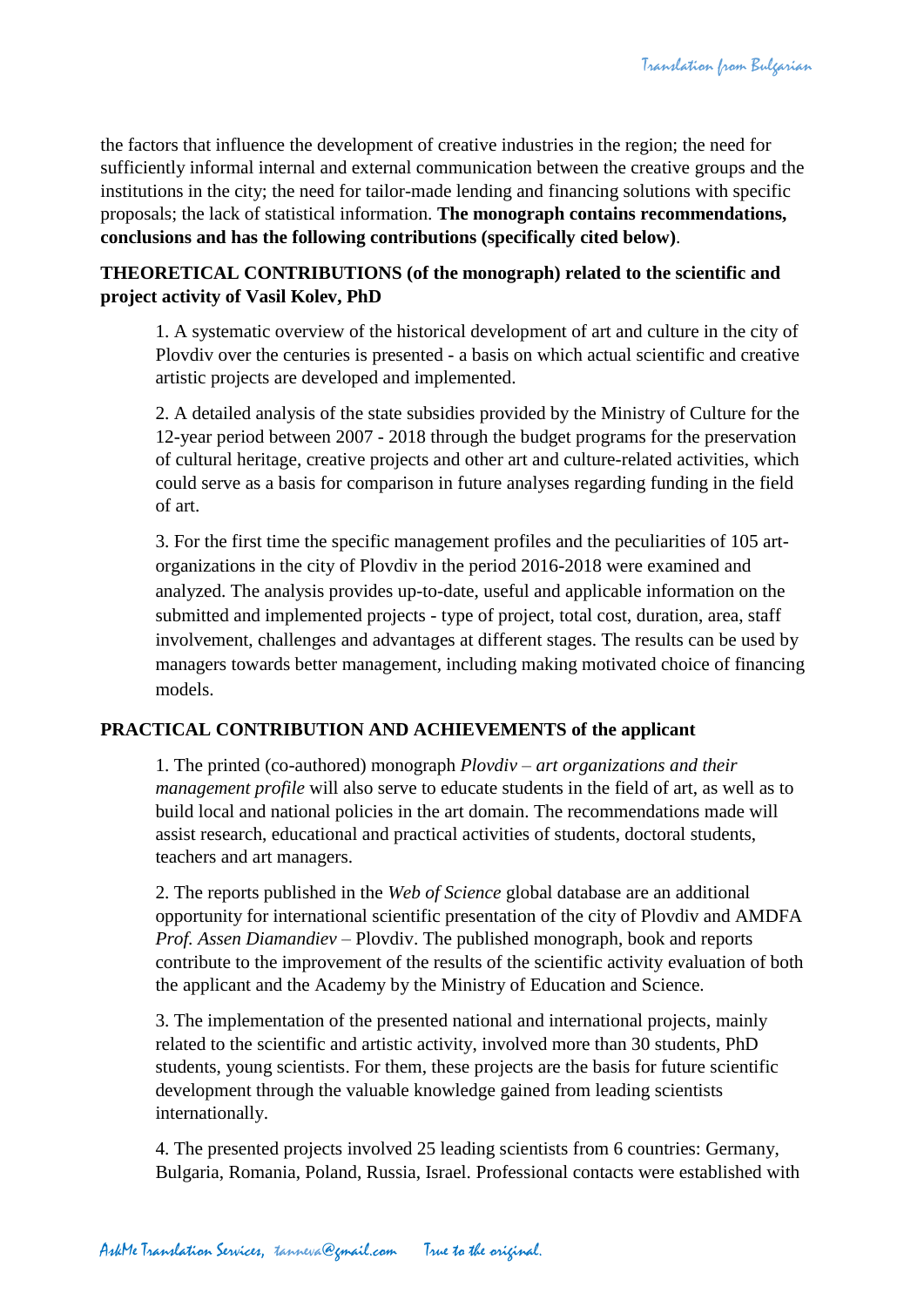scientific teams from Sofia University Kliment Ohridski, Plovdiv University Paisii Hilendarski , New Bulgarian University and the Bulgarian Academy of Sciences.

5. The applicant's work on the submitted projects is the reason for attracting additional funds for the Academy in the period 2016-2018 (amounting to BGN 143,000).

6. A *Project Management* module was developed for the Art Management programme which is applicable to secondary schools of arts and centres for vocational education and training in Bulgaria, Romania, Greece and the United Kingdom. Training in Project Management in the Art Management and Cultural Entrepreneurship programmes was implemented and the curricula were approved at the National High School of Performing Arts and Media in Plovdiv.

The candidate's activity presented is of high quality and contribution. It is completely sufficient so that the applicant be granted the academic rank of Associate Professor at AMDFA *Prof. Assen Diamandiev* – Plovdiv. Vasil Kolev contributed to the introduction of new programs and courses in the field of art management. He actively supports its practical work with scientific analyses and articles that are of benefit to both students and society. It attracts funds to the AMDFA budget, which widen the opportunities of both students and management of AMDFA for scientific and creative activities.

## **II. Teaching and training activities**

As of May 31, 2019, Vasil Kolev has 4 years and 9 months of experience as an academic assistant at AMDFA *Prof. Assen Diamandiev* – Plovdiv.

### **ADDITIONAL INDICATORS related to the teaching activity**

### **Related to the teaching activity at AMDFA** *Prof. Assen Diamandiev* **– Plovdiv**

- Developed course curricula for students' training in: *Project Management, Project Development and Implementation, Cultural Tourism*, and a module on *Project Financing of Musical and Stage Productions*.
- Developed course curriculum for training PhD students in *Projects and Financing in the field of Arts*.
- The following subjects have been taught to the following students:
	- o *Project Management* is taught to undergraduate students majoring in Photography and to students in Master's degree programmes majoring in Pedagogy of Fine Arts, Multimedia and Virtual Reality, Photography, Graphic design, Art in tourism animator;
	- o *Project Development and Implementation* is taught to students in Master's degree programmes majoring in Art Management and PR of art organizations;
	- o *Cultural tourism* is taught to students in Master's degree programmes majoring in Arts in tourism animator;
	- o *the* module *Project financing of musical and stage productions* is taught in the programme Academic opera theatre to bachelor's programme students majoring in Performing arts - classical.
- Teaches a lecture course for PhD students in *Projects and Financing in the field of Arts*.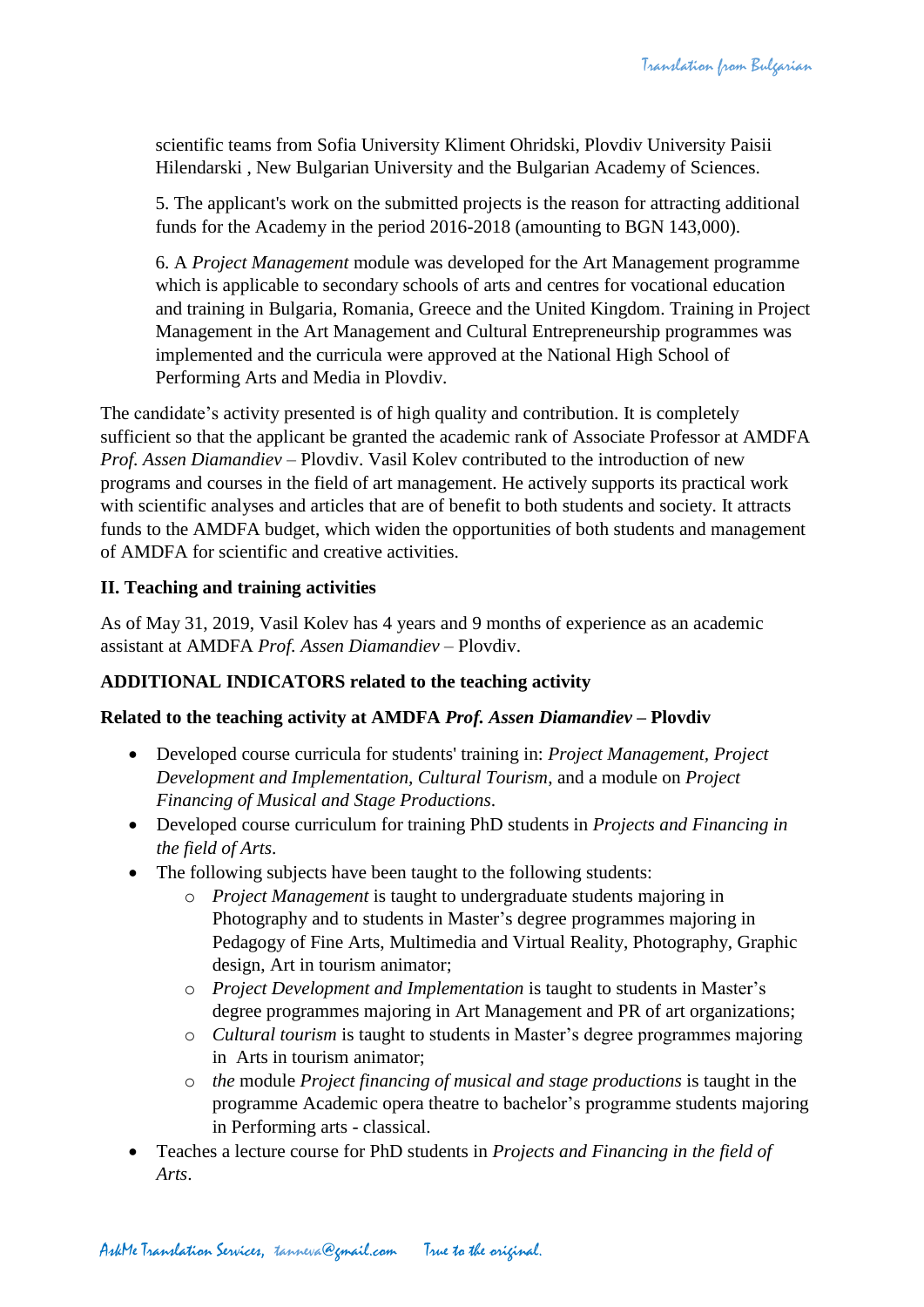In his lectures and seminars, Vasil Kolev uses interactive methods. He makes discussions and presentations on projects already implemented, as well as seminars on project development. The modules developed and adopted in the Art Management and Cultural Entrepreneurship programmes are applicable in secondary schools of arts and vocational training centers in Bulgaria, Romania, Greece and the United Kingdom. The candidate conducts trainings and approves the curricula at the National High School of Performing and Media Arts - Plovdiv.

### **Related to school-based teaching activities**

- The candidate is author of a Project Management module in two programs Art Management and Cultural Entrepreneurship under the project "LiveSkills" 575425- EPP-1-2016-1-UK-EPPKA2-SSA (www.live-skills.eu ), co-ordinated by the British Council and a partner at the National High School of Performing and Media Arts - Plovdiv.
- The candidate teaches the *Project Management module* in 36 academic hours to two groups of 15 students in both the Art Management and Cultural Entrepreneurship programs at the National High School of Performing and Media Arts - Plovdiv under the project LiveSkills 575425-EPP- 1-2016-1-UK-EPPKA2-SSA (www.live-skills.eu).

## **IV. Administrative and social activity**

Vasil Kolev was a member of the editorial board of the Proceedings of the *Spring Scientific Readings 2015*; Proceedings of the International Scientific Conference *Science, Education and Innovation in Arts*, Plovdiv, 12-13.10.2017 and Proceedings of the *Spring Scientific Readings 2018*. He is also a **member of the European Network of Researchers** - EURAXESS and the Union of Scientists in Bulgaria.

## **V. Personal impressions of the applicant (if any)**

I have no personal impressions of Vasil Kolev. I see an active young man working and helping to raise the quality of the educational process in AMDFA and in the city of Plovdiv to a very good European level. He is fluent in English (translated from and into English at the violin, clarinet and kaval classes during the one-week Summer Folklore Seminar courses in 2015, 2016 and 2017).

### **VI. Opinions, recommendations and notes on the applicant's activities and achievements**

I have none.

The review may end with the following assessment:

On the basis of all the above, and of the conclusions made on the ground of the submitted scientific, project and teaching activities of Assist. Prof. Vasil Atanasov Kolev, PhD, taking into consideration his vigour, the contribution of the submitted monograph and project expertise, I give my positive assessment and propose to the honourable members of the